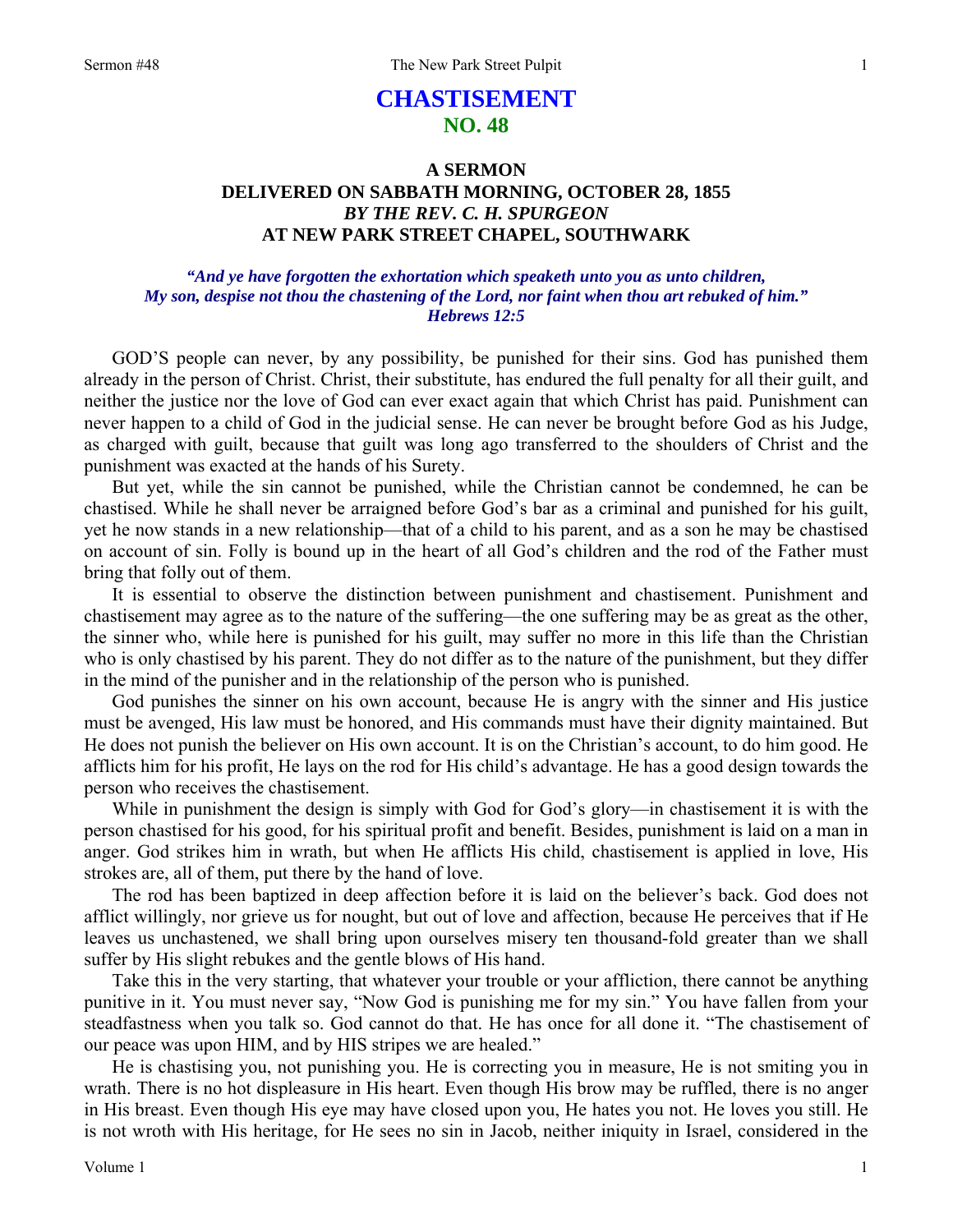person of Christ. It is simply because He loves you, because you are sons, that He therefore chastises you.

Peradventure this morning I may have some within these walls who are passing under the chastising hand of God. It is to them that I shall have to speak. You are not all of you in trial, I know. No father chastises his whole family at once. It is so seldom that God afflicts people, after all, compared with their faults, that we must not expect to find in this congregation, perhaps, one-half of the children of God passing under the rod of the covenant.

But if you are not under it now, you will have to pass under it some time or other in your life, so that what we may say, if it be not profitable to you in present circumstances, yet if treasured up and recollected, it shall be fetched out in some future time, when the wine will not have lost its flavor by keeping, but have improved thereby, and you will find it a bottle of cordial to your spirit, useful to your heart.

There are two dangers against which a person under the chastising hand of God should always be very careful to keep a strict lookout. They are these, "*My son, despise not thou the chastening of the Lord.*" That is one. On the other hand, "*Neither faint when thou art rebuked of him.*" Two evils—the one is *despising the rod* and the other is *fainting under it*. Evils always hunt in couples, sins always go in a leash.

It is a marvelous thing that there are always to be found two evils, side by side. We have said sometimes, extremes are dangerous, and for this reason, that one evil has its opposite, which is equally a hurtful thing. Take this—there is a haughty pride which laughs at the rod. On the other hand, there is a foolish faintness which faints under it.

I have found through life that there is always a Scylla and a Charybdis. A rock on the one side and a whirlpool on the other, between which it is dangerous to steer. On the one hand, we are tempted to feel that we can do something and to trust in our works, and if we try to shun that, we run into sloth and leave off doing anything.

At times we get proud of what we have accomplished, and in seeking to avoid that, we become despairing and desponding. There are always two evils on the opposite side of one another. The way of righteousness is a difficult pass between two great mountains of error. And the great secret of the Christian life is to wind his way along the narrow valley. God help us to do so! We will point out the two this morning.

The first evil to which the chastened Christian is liable is this, *he may despise the hand of God.* The second is that *he may faint when he is rebuked*. We will begin with the first, "My son despise not thou the chastening of the Lord."

**I.** This may be done in five ways, and in discussing the subject, I shall propose the remedy for each of these as we pass along.

First, a man may despise the chastening of the Lord *when he murmurs at it*. Ephraim is like a bullock unaccustomed to the yoke. When a son of God first feels the rod, he is like a bullock—he kicks at it, he cannot bear it. He is an unbroken colt and when he first feels the collar put upon his shoulders, he rears in the air and by all manner of ways expresses his aversion to it.

The first time a child of God receives a blow from his Father's hand, he may possibly turn round upon his own tender Father and murmur at Him, "Why ought I to have this? Why am I thus punished and afflicted? Why should I be chastised? What have I done to be afflicted and chastened?" You will wonder, perhaps, that a man who has grace in his heart should talk like this.

But in reality we do say so—not with the words of our lips, but with the thoughts of our hearts, for we sit down and say, "I am the man who has seen affliction—I am the man more tried and troubled than others. No one is ever chastened as I am." And we look around with the eye of jealousy exclaiming, "That man is happier than I—that man has less sorrow and suffering." We are too apt to put our own condition in the worst place and describe ourselves as being the most afflicted of all God's people. Though we blush to say it, it is true.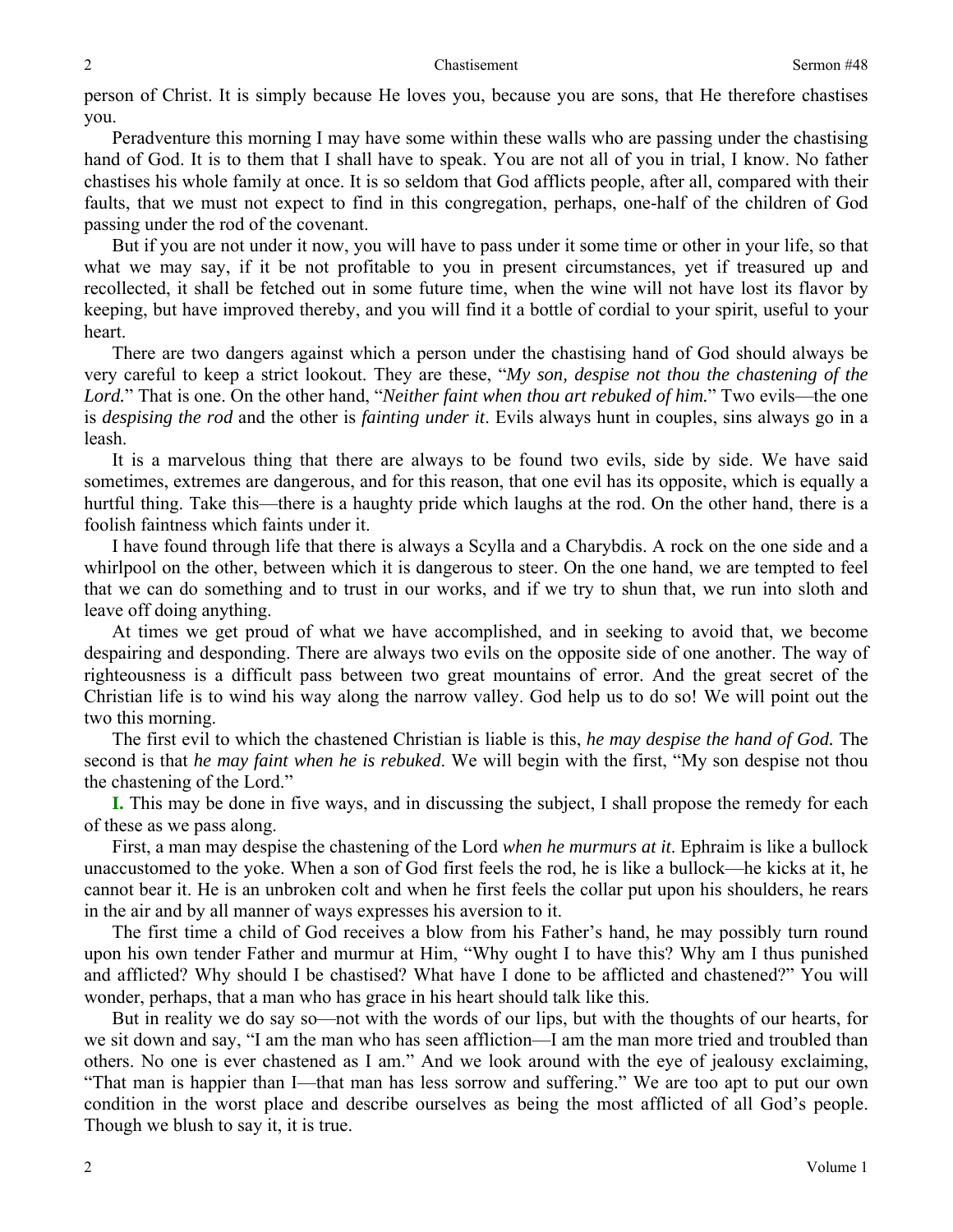There are murmurers in the midst of Israel right now, as well as in the camp of Israel of old. There are people of God who, when the rod falls, cry out against it, who, instead of kissing the Son lest He be angry, turn round upon Him and speak against the afflictive dispensations of God. We know ourselves what it is when we have a little sickness to be so cross that hardly anybody dares to speak to us. And if we have a little pain, perhaps in our head, we know what it is to think all the world is going wrong, and to be grieved, and vexed, and melancholy on that account.

Many of you have been foolish enough when bereaved of your property, to cry out, "Ah! God takes everything away. He smites me with one stroke upon another. Surely He is an unkind God." And ye have felt when you have lost your friends that you could *not* say, "The LORD gave and the LORD hath taken away, blessed be the name of the LORD."

You have thought, "Oh! wherefore this? Simon is not, and Joseph is not, and now ye would take Benjamin away? All these things are against me." We have murmured. Now listen to the exhortation, "My son, despise not thou the chastening of the Lord." That is despising God's chastening, when we murmur against it. Patience is the only way to receive it. A want of resignation shows we despise God's chastening hand.

A word with thee, O murmurer! Why should you murmur against the dispensations of your heavenly Father? Can He treat you more harshly than you deserve? Consider what a rebel you were once, but He has pardoned you. Surely if He chooses now to lay the rod upon you, you need not cry out. Have you not read that among the Roman emperors of old, it was the custom when they would set a slave at liberty, to give him a blow to the head and then say, "Go free"?

This blow which your Father gives you is a token of your liberty and do you grumble because He smites you rather hardly? After all, are not His strokes fewer than your crimes and lighter than your guilt? Are you smitten as harshly as your sins deserve? Consider the corruption that is in your breast and then will you wonder that there needs so much of the rod to fetch it out?

Weigh yourself and discern how much dross is mingled with your gold and do you think the fire too hot to burn away so much dross as you have? Why, you have not the furnace hot enough methinks. There is too much dross, too little fire. The rod is not laid on hardly enough, for that proud spirit of yours proves that your heart is not thoroughly sanctified. And though it may be right with God, your words do not sound like it, and your actions do not portray the holiness of your nature. It is the old Adam within you that is groaning. Take heed if you murmur, for it will go hard with murmurers.

God always chastises His children twice if they do not bear the first blow patiently. I have often heard a father say, "Boy, if you cry for that, you shall have something to cry for by and by." So, if we murmur a little, God gives us something that will make us cry. If we groan for nothing, He will give us something that will make us groan. Sit down in patience. Despise not the chastening of the Lord, be not angry with Him, for He is not angry with you.

Say not that He deals too hardly with you. Let humility rise up and speak, "It is well, O Lord! Just are You in Your chastising, for I have sinned—righteous are You in Your blows, for I need them to fetch me near to You, for if You do leave me uncorrected and unchastened, I, a poor wanderer, must pass away to the gulf of death and sink into the pit of eternal perdition."

There is the first sense in which we may despise the chastening of the Lord—we may murmur under it.

Secondly, we despise the chastening of the Lord *when we say there is no use in it*. There are certain things that happen to us in life, which we immediately set down for providence. If a grandfather of ours should die and leave us five hundred pounds, what a merciful providence that would be! If by something strange in business, we were suddenly to accumulate a fortune, that would be a blessed providence! If an accident happens, and we are preserved, and our limbs are not hurt, that is always providence.

But suppose we were to lose five hundred pounds, would not that be a providence? Suppose our establishment should break up and business fail, would not that be a providence? Suppose we should, during the accident, break our leg, would not that be a providence? There is the difficulty. It is always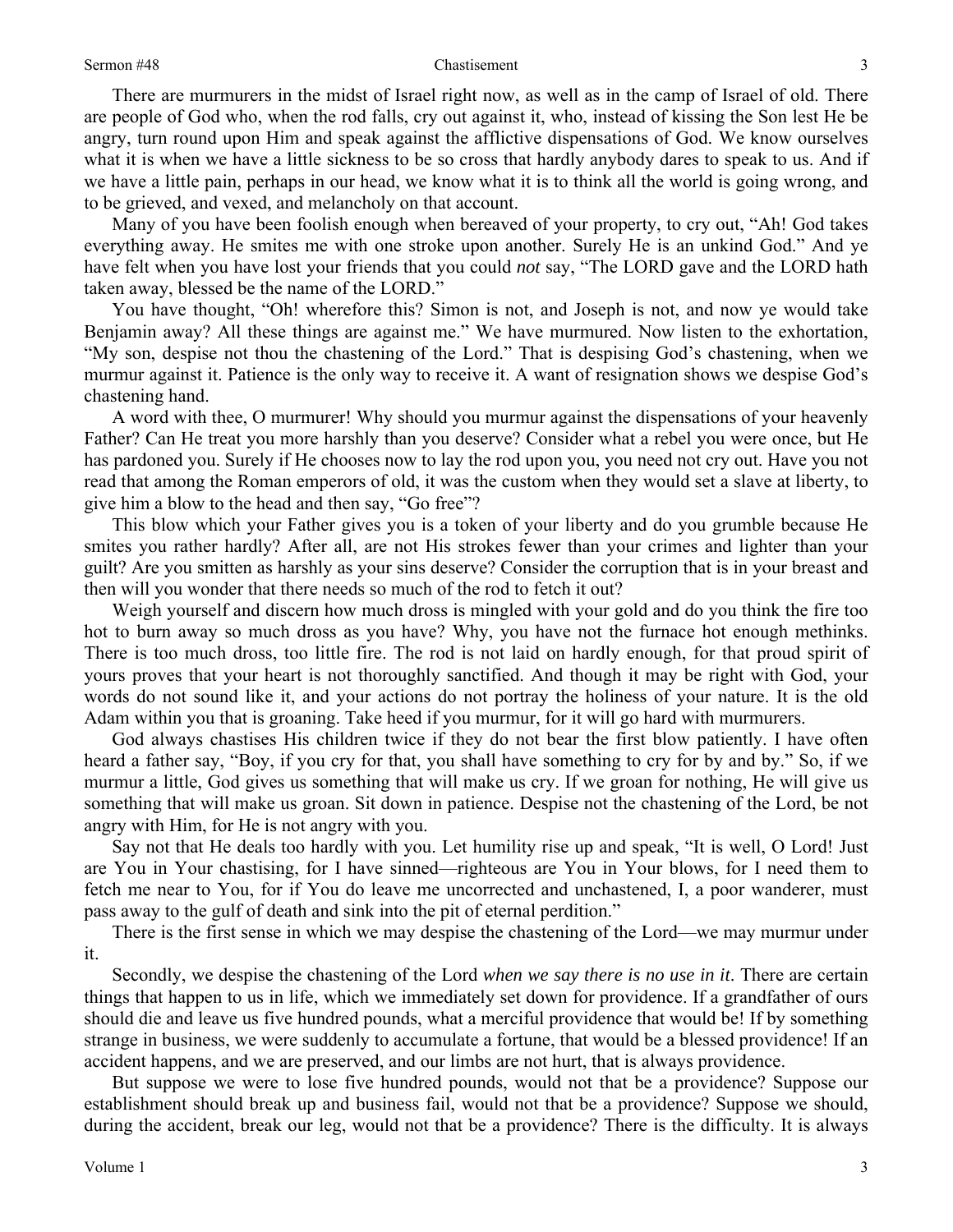providence when it is a good thing. But why is it not providence when it does not happen to be just as we please?

Surely it is so. For if the one thing be ordered by God, so is the other. It is written, "I form the light and create darkness, I make peace and create evil. I, the Lord, do all these things." But I question whether it is not despising the chastening of the Lord, when we set a prosperous providence before an adverse one, for I do think that an adverse providence ought to be the cause of as much thankfulness as a prosperous one. And if it is not, we are violating the command, "In everything give thanks."

But you say, "Of what use will such a trial be to me? I cannot see that it can by any possibility be useful to my soul. Here I was growing in grace just now, but there is something that has dampened all my ardor and overthrown my zeal. Just now I was on the mount of assurance, and God has brought me to the valley of humiliation. Can that be any good to me? A few weeks ago, I had wealth and I distributed it in the cause of God. Now I have none. What can be the use of that? All these things are against me."

Now, you are despising the chastening of the Lord when you say that is of no use. No child thinks the rod of much value. Anything in the house is of more use than that rod in his opinion. And if you were to ask the child which part of the household furniture could be dispensed with, he would like chairs, tables, and everything else to remain but that. The rod he does not think of any good whatever. He despises the rod. Ah! and so do we. We think it cannot benefit us. We want to get rid of the rod and turn it away. "My son, despise not thou the chastening of the Lord."

Let me show you how wrong you are. What! Does your ignorance affect to say that God is unwise? I thought it was written that He was too wise to err. And I did think that if you were a believer, that He was too good to be unkind. And does your little wisdom arrogate to itself the chair of honor? Does your finite knowledge stand up before your Maker and tell Him He is unwise in what He does? Will you dare to say that one of His purposes shall be unfulfilled, that He does an unwise act? O then, you are impudently arrogant! You are also impudently ignorant if you will thus speak.

Say not so, but bend meekly down before His superior wisdom and say, "O God I believe that in the darkness You are brewing light, that in the storm clouds You are gathering sunshine, that in the deep mines You are fashioning diamonds, and in the beds of the sea You are making pearls. I believe that however unfathomable may be Your designs, yet they have a bottom. Though it is in the whirlwind and in the storm, You have a way, and that way is good and righteous altogether. I would not have You alter one atom of Your dispensations. It shall be just as You will. I bow before You and I give my ignorance the word to hold its tongue and to be silenced while Your wisdom speaks words of right." "My son despise not thou the chastening of the Lord" by thinking that it can be of no possible service to you.

There is a third way in which men despise the chastening of the Lord, that is *we may think it dishonorable to be chastened by God*. How many men have thought it to be dishonorable to be persecuted for righteousness sake! A young man, for instance, is in a situation in business where he has a large number of fellow workmen with him. They are accustomed to jeer him, to call him pretty titles methodist, dissenter, presbyterian, or some other kind of name most common among the worldly. This young man for a time bears it, but still thinking it a kind of disgrace to him. He does not know how to endure it. So, after a while, being beaten by these jeers, and overcome by these insults, he leaves it off, because he discovers that the reproach of Christ is dishonorable to him.

My son, if you do thus, you despise the chastening of the Lord. If you think that reproach for Christ's sake is a dishonor, you judge wrongly of it, for it is the greatest honor that can possibly happen to you. There are many of you who count that religion is very honorable while you can be respectable in it, while you can walk in respectable society.

But if the cause of God brings you into tribulation, if it engenders the laugh and jeer of the worldling, the hiss and scorn of the world, then you think it a dishonor. But my son, you do not weigh the blessing rightly. I tell you once again, it is the glory of a man to be chastened for God's sake. When they say all manner of evil against us falsely, we put that down not in the book of dishonor, but in the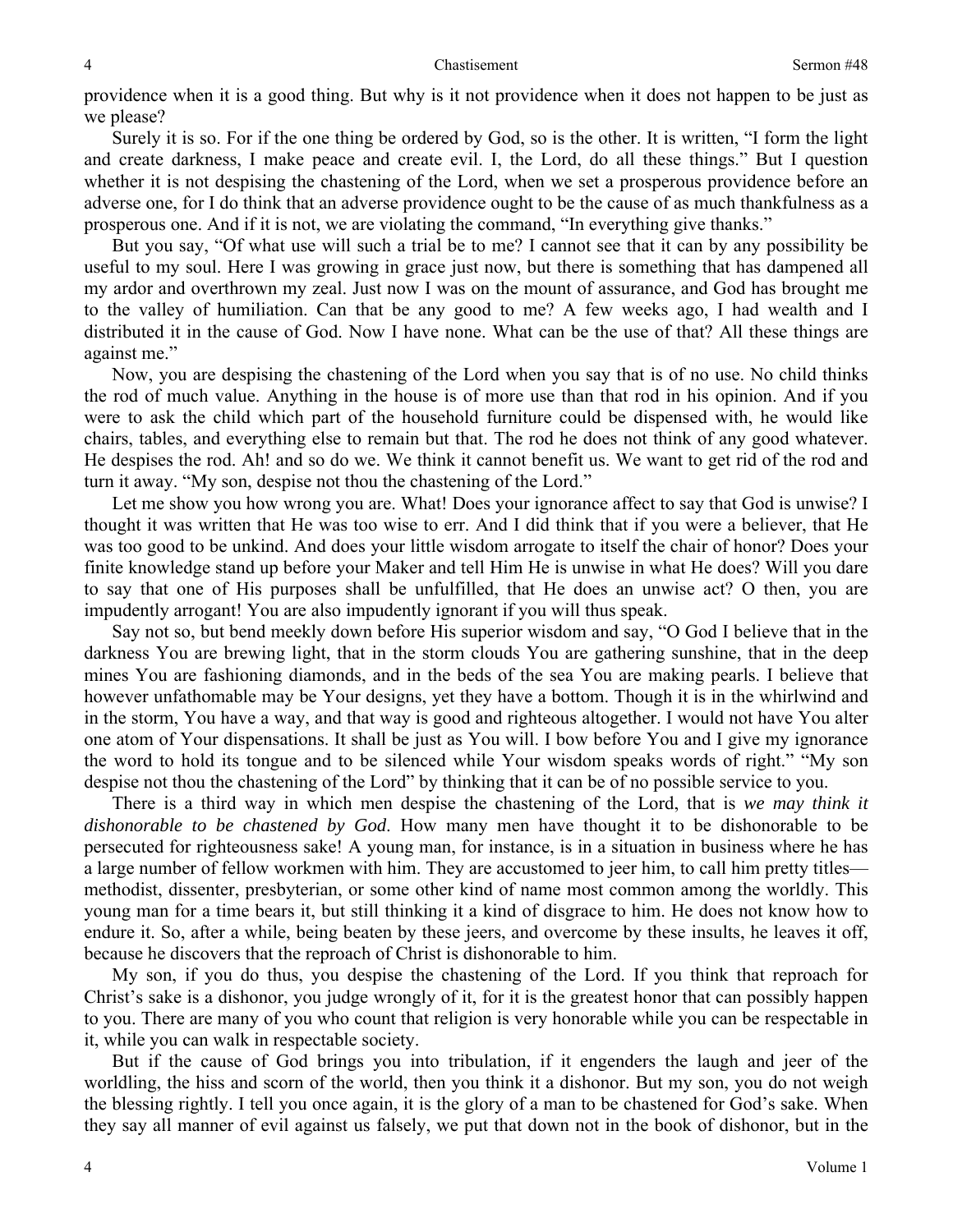scroll of glory. When they call us by scornful titles, we write not that down for loss, but for gain. We accept their jeers as honors, we count the vile things they cast at us in the pillory of scorn to be a donation of pearls and diamond. We take their evil speaking, we read it by the light of the Word of God, and we discover that in it lie music, notes of honor, and chords of glory to us forever.

Now you who faint under a little trouble and despise the chastening of the Lord, let me encourage you in this way. My son, despise not the persecution. Remember how many men have borne it. What an honor it is to suffer for Christ's sake! because the crown of martyrdom has been worn by many heads better than yours.

Oh! methinks it would be the greatest dignity I could ever attain to, if the enemy would place the blood-red crown of martyrdom around this brow! We in these gentle times cannot suffer for Christ's sake. God has not put us in evil times because we cannot encounter so much as we wish for Him. These times are not good for us. We almost wish for different ones, when we might be more partakers with Christ in His sufferings. We would almost envy those blessed men of yore who had the opportunity of showing their courage and faith to all men by enduring more for Christ.

And if any of you are in a peculiar place of trouble, where you have more persecution than others, you ought to glory in it and should be glad of it. He that stands in the thickest part of the battle shall have the highest glory at last. The old warriors would not stand and skirmish a little on the outside of the army, but what would they say? "To the center, men! To the center!" And they cut through thick and thin till they reached the place where the standard was, and the hotter the battle, the more glory the warrior felt.

He could glory that he had been where shafts flew the thickest and where lances were hurled like hail. "I have been near the standard," he could say, "I have smitten the standard-bearer down." Count it glory to go into the hottest part of the field. Fear not, man, your head is covered in the day of battle. The shield of God can easily repel all the darts of the enemy. Be bold for His name's sake.

Go on still rejoicing. But mark you, if you turn back, you are guilty of the sin of despising the cross and despising the chastening of the Lord. Do not do so, but rather write it down for an honor and glory to be persecuted for righteousness' sake.

Again in the fourth place, we despise the chastening of the Lord *when we do not earnestly seek to amend by it*. Many a man has been corrected by God and that correction has been in vain. I have known Christian men who have committed some sin. God, by the rod, would have shown them the evil of that sin. They have been smitten and seen the sin, and never afterwards corrected it. That is despising the chastening of the Lord. When a father chastises a son for anything he has done and the boy does it again directly, it shows that he despises his father's chastening. And so have we seen Christians who have had an error in their lives and God has chastened them on account of it, but they have done it again.

Ah! you will remember there was a man named Eli. God chastened him once when he sent Samuel to tell him dreadful news—that because he had not reproved his children, those children would be destroyed. But Eli kept on the same as ever—he despised the chastening of the Lord, although his ears were made to tingle.

And in a little while God did something else for him. His sons were taken away, and then it was too late to mend, for the children were gone. The time he might have reformed, his character had passed away. How many of you get chastened of God and do not hear the rod? There are many deaf souls that do not hear God's rod.

Many Christians are blind and cannot see God's purposes, and when God would take some folly out of them the folly is still retained. It is not every affliction that benefits the Christian. It is only a sanctified affliction. It is not every trial that purifies an heir of light, it is only a trial that God Himself sanctifies by His grace.

Take heed if God is trying you, that you search and find out the reason. Are the consolations of God small with you? Then, there is some reason for it. Have you lost that joy you once felt? There is some cause for it. Many a man would not have half so much suffered if he would but look to the cause of it. I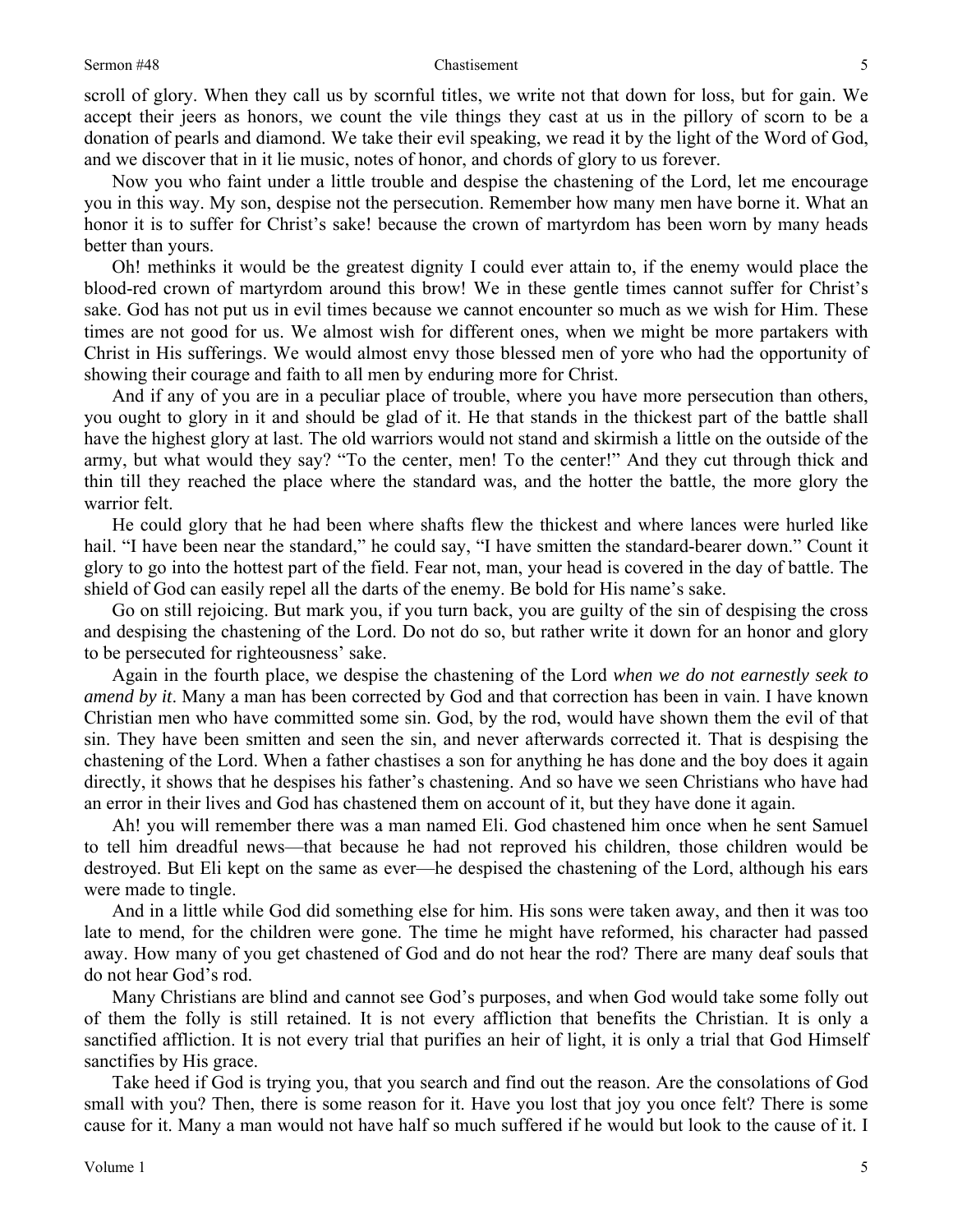have sometimes walked a mile or two, almost limping along because there was a stone in my shoe and I did not stop to look for it.

And many a Christian goes limping for years because of the stones in his shoe, but if he would only stop to look for them, he would be relieved. What is the sin that is causing you pain? Get it out and take away the sin, for if you do not, you have not regarded this admonition which speaks unto you as unto sons, "My son, despise not thou the chastening of the Lord."

Once more and then we will pass away from that part of the subject. We despise the chastening of the Lord *when we despise those that God chastens*. You say, "Poor old Mrs. So-and-So, the last seven years she has been bed-ridden, what is the good of her in the church? Would it not be a mercy if she were dead? We always have to be keeping her—one and another giving her charities. Really, what is the good of her?"

Many will go to see her and they will say, "Well, she is a very good sort of woman, but it would be a happy release if she were taken." They mean it would be a happy release for them, as they would not have to give her anything. But mark you, if you think little of those whom God is chastising, you are despising the God who chastens them.

There is another man and he frequents the house of God, but he comes there in much affliction, much pain. Ah! you think that weakness of body incapacitates him from being of service to the church? If he is called upon to pray, there is a sweet brokenness of spirit about his prayer, but there is not that pointedness and warmth we could desire.

And some will say when they are walking home, "Brother So-and-So, he is always melancholy and always dealing with the gloomy side of the Word of God, I don't hardly like to talk to him. I would rather mix with the cheerful and light-hearted, and those Christians who are happy on the mount of assurance. I don't think I shall walk home with him, for he is so miserable, it makes one feel so dull to be in his company."

My son, my son, you are despising the chastened ones of the Lord. That man is being chastened. Be sure and keep his company, for though you do not know it, beneath the habiliments of mourning, he wears a garment of light. There is more in those chastened ones, very often, than there is in any one of us.

I can speak from experience. The most tried children of God have been those that I have picked up the most from. Sometimes I go and see a poor much-tried countryman that I have told you about. You remember one saying of his, "Depend upon it, if you or I get an inch above the ground, we get that inch too high."

Well, I heard another the other day and I will give it to you. "I have been troubled," he said, "with that old devil lately and I could not get rid of him for a long while, until at last, after he had been conjuring up all my sins and bringing them all before my remembrance, I said to him, 'You rascal, you! Did not I transfer all my business to Jesus Christ long ago, bad debts and all? What business have you to bring them here! I laid them all on Christ. I made a transfer of the whole concern to Him. Go, tell my Master about them. Don't come troubling me."

Well, I thought that was not so bad. It was pretty rough, but it was gloriously true, and I have thought many times of it. We transferred the whole, bad debts and all, to Christ. He took the whole concern, the whole stock, and everything. All our sins were given up into the hands of Jesus, so why need we be troubled? When Satan and Conscience come, we will tell them to go to our Master. He will settle all the accounts with them. Do not be ashamed to talk with the chastised ones—shun them not because of their poverty. I would walk with a true saint if he had a ragged coat and a hat without a crown.

**II.** The second evil, upon which we shall have to be rather more brief, is this, "*Nor faint when thou art rebuked of him.*"

We, on the one hand, must not despise it and say, "I care not for the rod," and act like the stoic. And on the other hand, we should not faint and give up everything because the Lord pleases to correct us in a

6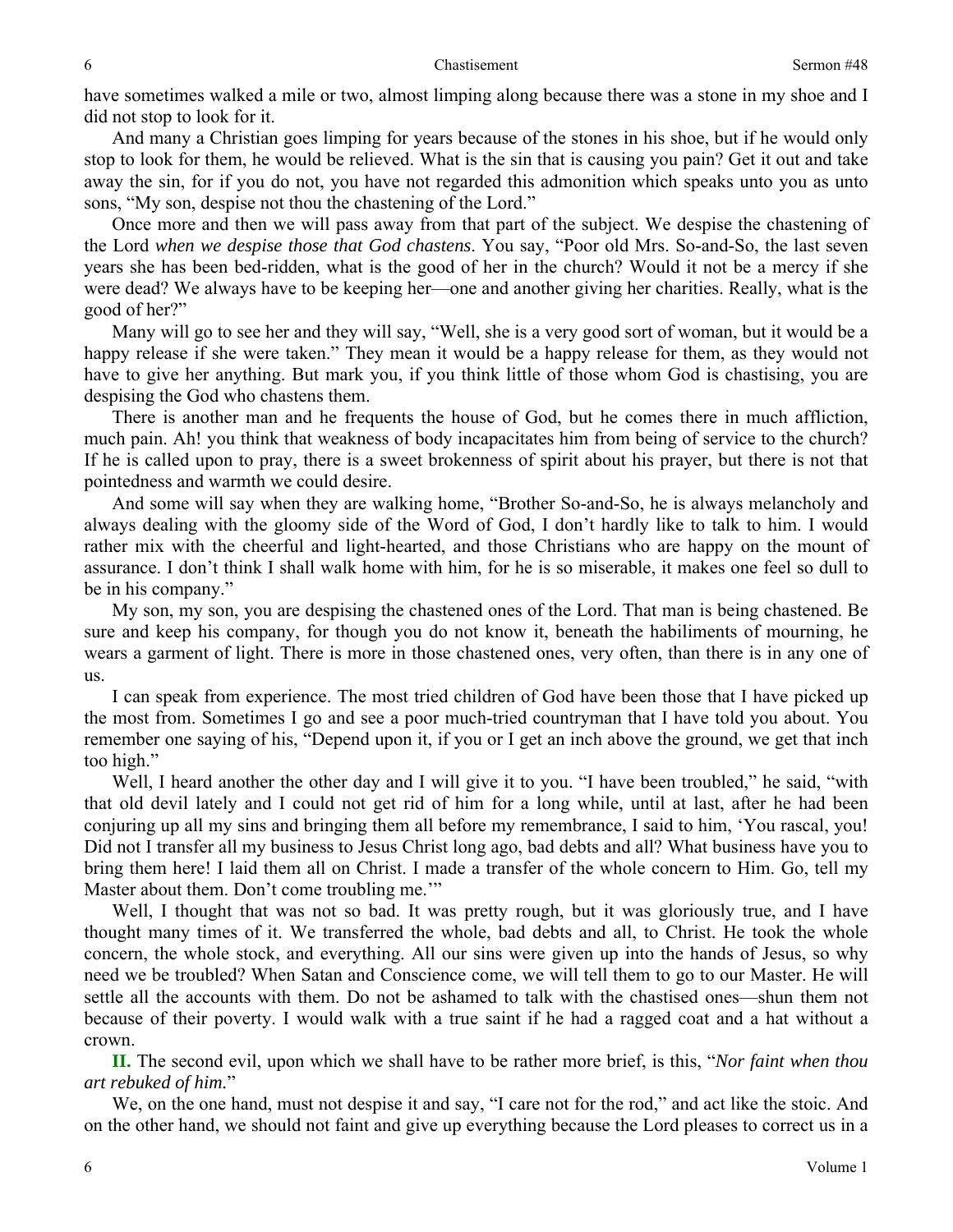measure and to chastise us in love. There are two or three different ways whereby we may faint under the afflicting hand of God.

The first way of fainting is *when we give up all exertion under the rod*. You understand what I mean better than I can describe it to you, for you have seen some such. I must give you a picture. I cannot tell you what I mean unless I do.

There is a good woman there. She always attended the house of God regularly. She strove for her Master, was busy in the Sabbath-school, in the distribution of tracts, and every other way. Suddenly she lost that excellent gift, the fullness of assurance. Her faith began to totter and she now trembles and fears, lest she is not accepted in the Beloved.

And do you know what she has done? She has given up going to the house of God, she has given up attendance at the Sabbath-school, she does just nothing for her Master at all. And if you ask her why it is, she says that God's hand is heavy on her and she cannot do anything, she has given it up. She is like a person in a fainting fit that cannot move. She is motionless, she does nothing.

Many I have known in this state. Because they cannot enjoy all the comfort they wished, they will not do anything. I have seen some with eyes starting from their sockets, who have said to me, "Oh! I am under such horror of darkness, so terribly am I afflicted, I have lost all evidence of Christianity—I never was a child of God. I must give it all up. I cannot keep on. I faint under it. I can do no more. Though I go to God's house, I feel as if I could not pray. As for singing, I dare not. I dare not read my Bible. I think I must give it up."

My son, faint not when you are corrected of Him. God does not like sulky children, and there are many of His children fainting out of pure sulkiness and nothing else. Because God does not please to do as they like, they will do nothing at all. "I must be top sawyer," says he, "and I will not be at the bottom to shove the saw up. If I cannot be where I like, I will be nowhere at all."

We have many of these. Because they have to be shaft horses now and then, they will not pull. If they could always be in front and wear the ribbons, it would be well, but when they have to go behind all, they "jib" as you say, and will not go at all. Instead of fainting, we should go forward when we have the lash. We should say, "Am I smitten? I will turn to the hand that smote me. Did my Father strike me? Then I will take care, by more ardent duty, that He does not strike me again and I will go my way the more swiftly and get away from the rod. Does He send a cross every day out of love to me? I will seek to work all the more, and so, if it be possible, I shall have my prayer fulfilled. 'Forgive my debts and pardon my transgressions.'"

Again, the man faints *when he doubts whether he is a child of God under chastisement*. Too many of the children of God have the blow of the Father's rod and they at once conclude that they are not the Father's children at all. Like one of old they say, "If it be so, why am I thus?" They forget that it is "through much tribulation" they must "enter the kingdom of heaven," and unmindful that there is not a son whom the Father does not chasten.

You are saying this morning, "I cannot be a child, or I should not be in poverty and distress." Talk not thus foolishly, that trial is more a proof of adoption than it is that you are not His. Remember the passage, "If we be not partakers of chastisement then are we bastards, and not sons." Say not He has forgotten you, but look upon your trial as a proof of His love.

Cecil once called to see his friend, Williams, and the servant said he could not see him because he was in great trouble. "Then I would rather see him," said Cecil, and Williams hearing it was his old pastor, said, "Show him up." Up he went and there stood poor Williams, his eyes suffused with tears, his heart almost broken, his dear child was dying.

"Thank God," said Cecil, "I have been anxious about you for some time. You have been so prosperous and successful in everything that I was afraid my Father had forgotten you. But I know He recollects you now. I do not wish to see your child full of pain and dying, but I am glad to think my Father has not forgotten you." Three weeks after that Williams could see the truth of it, though it seemed a harsh saying at first.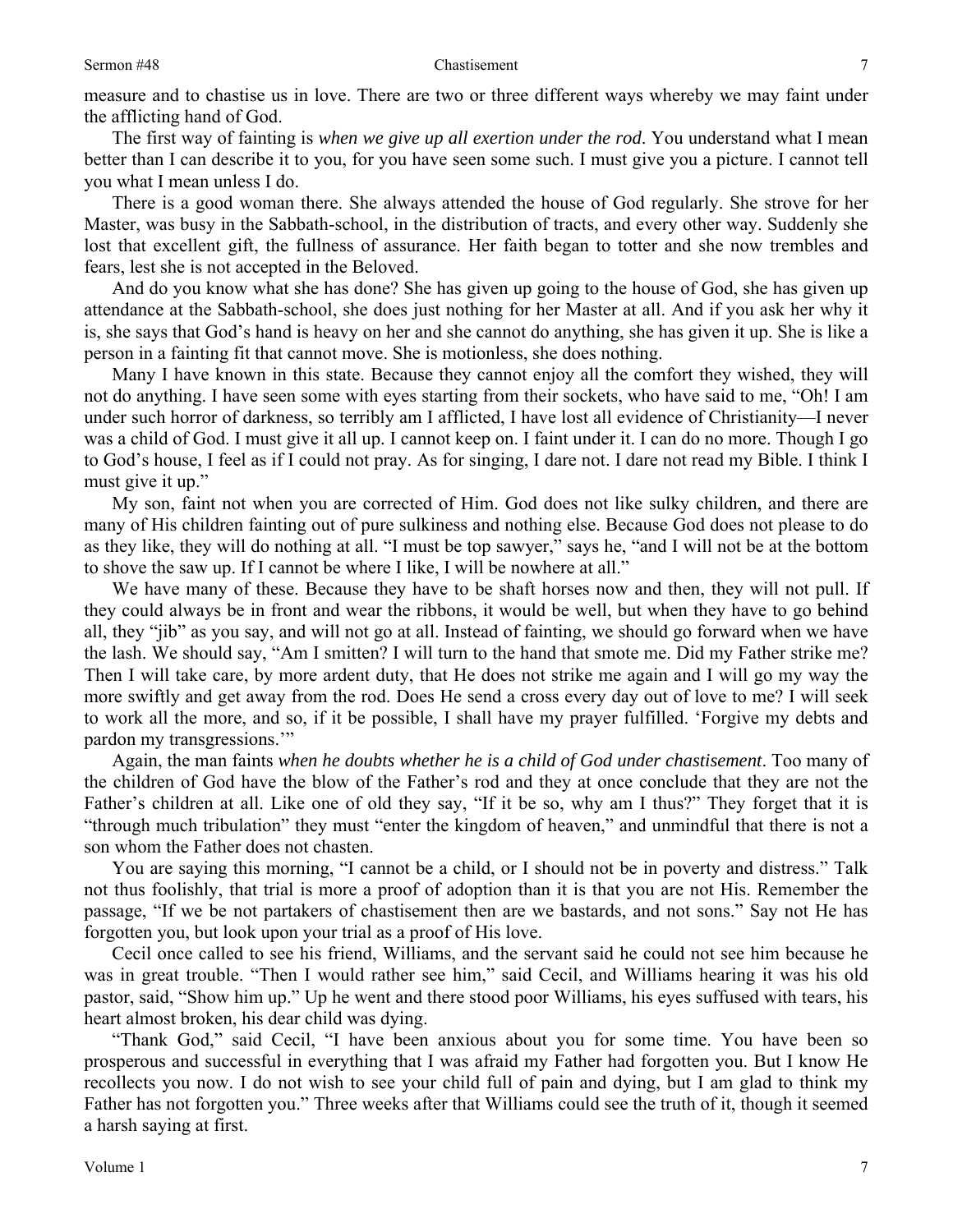Again many persons faint *by fancying that they shall never get out of their trouble*. "Three long months," says one, "have I striven against this sad trouble which overwhelms me and I have been unable to escape it." "For this year," says another, "I have wrestled with God in prayer that He would deliver me out of this whirlpool, but deliverance has never come, and I am almost inclined to give the matter up. I thought He kept His promises and would deliver those who called upon Him, but He has not delivered me now, and He never will."

What! child of God, talk thus of your Father! Say He will never leave off smiting because He has afflicted you so long? Rather say, "He must have smitten me long enough now and I shall soon have deliverance." If a man is in the wood and cannot see his way out, he goes straight on, for he thinks he shall come out some day or other. And if he is wise, he will climb the highest tree he can find in order to discover the right way.

That is how you should do, climb one of the promises and you will see the other side of the wood with all the sweet fields, beyond where you shall feed in green pastures and lie down under your Savior's guidance. Say not you cannot escape. The fetters on your hands may not be broken by your feeble fingers, but the hammer of the Almighty can break them in a moment. Let them be laid on the anvil of providence and be smitten by the hand of omnipotence, and then they shall be scattered to the winds.

Up, man! Up! Like Samson, grasp the pillars of your troubles and pull down the house of your affliction about the heads of your sins and you yourself shall come out more than conqueror.

I had intended to finish up by referring you to the succeeding verses, but instead of doing so, let me ask, what son is there whom the Father chastens not? You ministers of God who preach the Gospel, is there amongst your ranks one son whom his Father chastens not? Unanimously they reply, "We all have been chastened."

You holy prophets who testified God's Word with the Holy Ghost from heaven, is there one amongst your number whom God chastened not? Abraham, Daniel, Jeremy, Isaiah, Malachi, answer. And unanimously you cry, "There is not one among us whom the Father chastens not." You kings, you chosen ones, you Davids and you Solomons, is there one in your high and lofty ranks who has escaped chastisement? Answer David! Were you not obliged to cross the brook Kidron in the darkness?

Answer Hezekiah! Did not you spread the letter before the Lord? Answer Jehoshaphat! Had not you your cross when your ships were broken that were sent to Tarshish for gold? Oh you starry hosts above, translated out of the reach of the trials of this world, is there one amongst you whom the Father chastened not? Not one. There is not one in heaven whose back was unscarred by the chastening rod, if he attained to the age when he needed it. The infant alone escapes, flying at once from his mother's breast to heaven.

There is one more whom I will ask—the Son of God, *the* Son *par excellence*, the Chief of all the family. You, Son of God Incarnate, did You escape the rod? Son without sin, were You a Son without punishment? Were you chastised? Hark! The hosts of earth and heaven reply—the church militant and triumphant answer, "The chastisement of our peace was even upon Him. He suffered. He bore the cross. He endured the curse as well as any of us. Yea, more, He endured ten thousand-fold more chastisement than any of us can by any possibility endure." "My son, despise not thou the chastening of the Lord, neither faint when thou art rebuked of him."

In closing, let me ask those who are afflicted and have no religion, where they get their *comfort* from. The Christian derives it from the fact that he is a son of God and he knows that the affliction is for his good. Where do you get comfort from? It has often puzzled me how poor tried worldlings get on. I can somewhat guess how they can be happy when the glass is full, when hearts are glad and joyous, when hilarity and mirth sparkle in their eyes, when the board is covered, and the family is well.

But what does the worldling do when he loses his wife, when his children are taken away, when his health departs, and he himself is nigh unto death? I leave him to answer. All I can say is, I wonder every

8